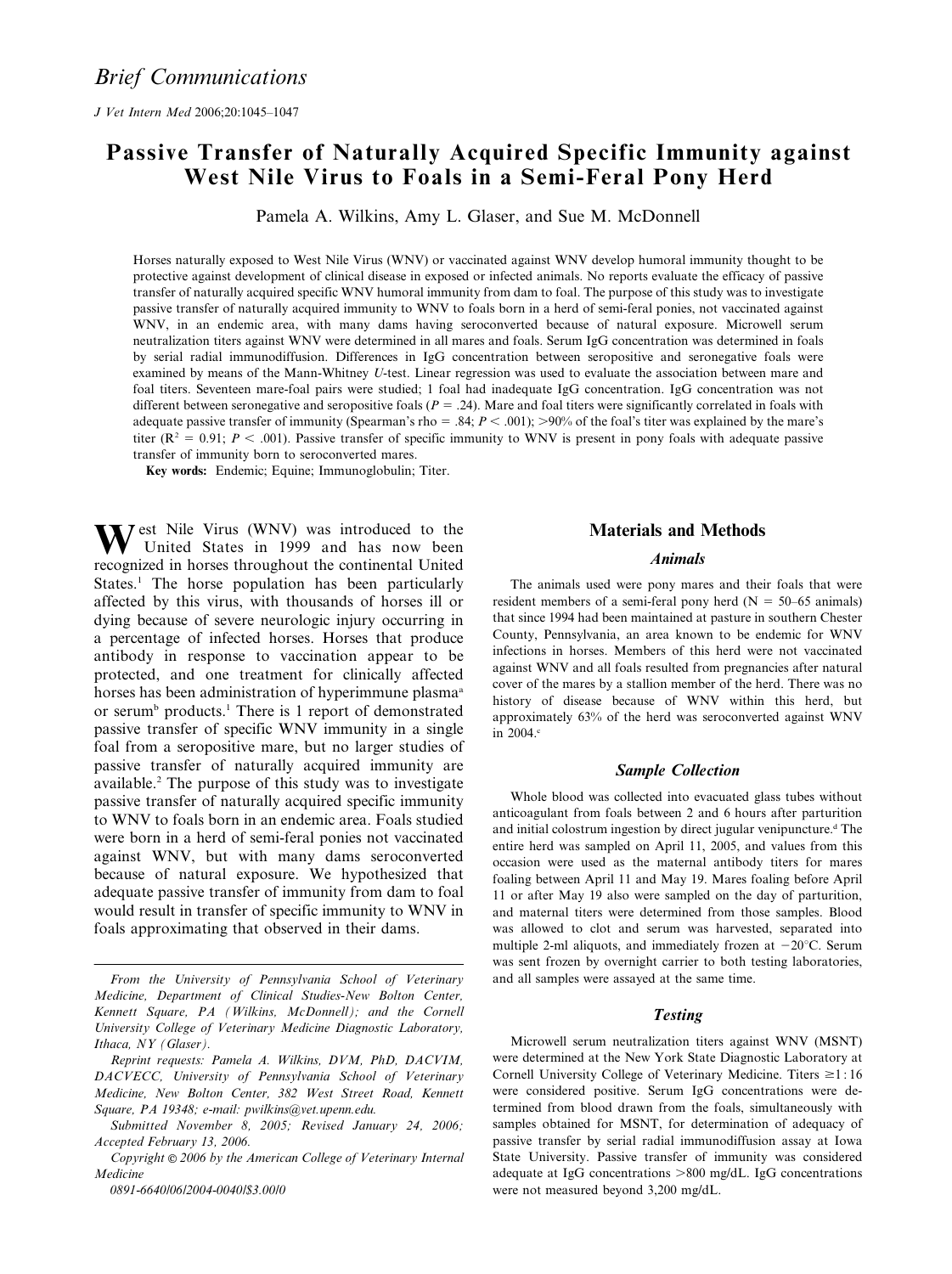#### Statistical analysis

Data were analyzed with Minitab 12.<sup>d</sup> Descriptive data are presented as (median; 25th–75th percentile range). Differences in IgG concentrations between seropositive and seronegative foals were examined with the Mann-Whitney U-test. The relationship between mare and foal titers was investigated with log-transformed data and application of Spearman's rho test and linear regression. Significance was set at  $P \leq .05$ .

#### Results

Seventeen mare-foal pairs were tested. Sixteen of 17 foals had adequate passive transfer of immunity, whereas 1 foal had no measurable IgG and was determined to have complete failure of passive transfer (FPT). This foal had been discovered separated from its dam, and had not been observed nursing. The foal never thrived and ultimately was euthanized. Excluding the foal with FPT, median serum IgG concentration in foals was  $3,200$  (2,425–3,200) mg/dL. IgG concentration was not different between seronegative (3,200; 1,550– 3,200 mg/dL) and seropositive (3,200; 2,850–3,200 mg/ dL) foals ( $P = .24$ , adjusted for ties).

Ten mares had positive MSNT at the time of parturition  $(1:2.048; 1:28-1:4.096)$ , with 5 foals being MSNT-positive and 5 foals being MSNT-negative. All dams positive at  $\leq$ 1:64 (n = 4) had foals that were MSNT-negative. One foal born to a mare with a MSNT titer of 1 : 2,048 was MSNT-negative. This animal was the foal with FPT. The remaining mares with positive foals had titers of  $\geq$ 1:2,048. In 2 cases, MSNT titers were higher in the foal than in the dam, 2 mare-foal pairs had identical MSNT titers, and 1 foal had a MSNT titer lower than its dam. All 7 mares seronegative at the time of foaling had foals with adequate passive transfer of immunity and negative MSNT titers. Again excluding the mare-foal pair that contained the foal with FPT, mare and foal titers were significantly correlated in foals with adequate passive transfer of immunity (Spearman's rho = .84;  $P < .001$ ) with  $>90\%$  of the foal's titer explained by the mare's titer ( $\mathbb{R}^2 = 0.91$ ;  $P < .001$ ; log foal titer =  $-0.268 + 1.05$  log mare titer).

#### **Discussion**

The data demonstrate passive transfer of specific immunity against WNV from dam to foal associated with adequate passive transfer of humoral immunity in the immediate postnatal period. This particular herd demonstrated an increase in MSNT seropositivity in the year before the study, with 63% of the herd having seroconverted by the end of the mosquito season compared to 40% before the onset of mosquito season, including 13 of the 17 mares in this study. $\epsilon$  In foals with adequate passive transfer of immunity, MSNT titers should approximate those of the dam if the dam's titer is obtained within 30 days before parturition. Questions not answered by these data include whether a passively acquired MSNT-positive titer is associated with protection from WNV infection, as appears to be the case with equine arteritis virus, or whether maternally derived antibody potentially could interfere with development of protection after vaccination against WNV, as described for influenza and tetanus toxoid.<sup>3–5</sup> Despite ongoing seroconversion within this herd of ponies and its location in southern Chester County, PA (where the largest number of equine cases in the United States occurred in 2003), there have been no documented cases of clinical disease because of WNV in the herd. In an endemic region, approximately 20% of infected people will develop West Nile Fever and 1 in 150 infected will develop more severe clinical signs, including neurologic manifestations.<sup>6</sup> If the same ratios are true in equids, some mild cases of fever may have gone unrecognized in this herd because these ponies are minimally handled, although closely observed twice daily.

Foals in this study were sampled at an earlier time period than traditionally suggested in order to evaluate passive transfer of immunity.7 Prior work in this herd, in which foals  $(n = 16)$  were sampled before nursing and at 0.5, 1, 2, 4, 6, 12, and 24 hours after first nursing, demonstrated that IgG concentration in all cases where foals nursed were considered adequate (ie,  $>800 \text{ mg/dL}$ ) by 0.5 to 1 hour after first nursing, with peak values achieved by 6 hours (McDonnell, unpublished data). Except for 1 foal that eventually required euthanasia, all foals in the current study had adequate IgG concentrations, confirming that adequate colostrum ingestion and IgG absorption occurred before sampling.

This study can provide no information regarding the duration of maternally derived antibody, because foals and mares remained at pasture 24 hours per day 7 days per week exposed to endemic WNV. Passively acquired antibody to other equine diseases has been described as persisting in foals from 76 to 230 days for equine arteritis virus, with a suggested half-life of 27 to 39 days for most.4,7–10 Those data, as well as data investigating the possible interference of maternal antibody with vaccination against WNV, need to be investigated in other models. However, our data demonstrate that maternally derived antibody against WNV arising from natural exposure will be acquired by the foal following ingestion of colostrum and absorption of antibody, and the foal will develop an MSNT serum titer approximating that of the dam.

Adequate passive transfer of specific immunity to WNV occurs in pony foals born to seroconverted mares. The potential role of this passively acquired immunity remains unexamined, as does its duration.

#### Footnotes

- <sup>a</sup> West Nile Virus Antibody, Equine Origin, Lake Immunogenics, Inc, Ontario, NY
- bWest Nile Virus Antibody, Equine Origin, Novartis Animal Health US, Inc, East Hanover, NJ
- c McDonnell SM, Grogan EH, Glaser AL, Wilkins PA. West Nile Virus titers in a herd of semi-feral ponies in Pennsylvania. J Vet Intern Med 2005;19:482 (abstract)
- <sup>d</sup> Vacutainer, Becton Dickinson and Company, Franklin Lakes, NJ
- e Minitab 12, Minitab Inc., State College, PA